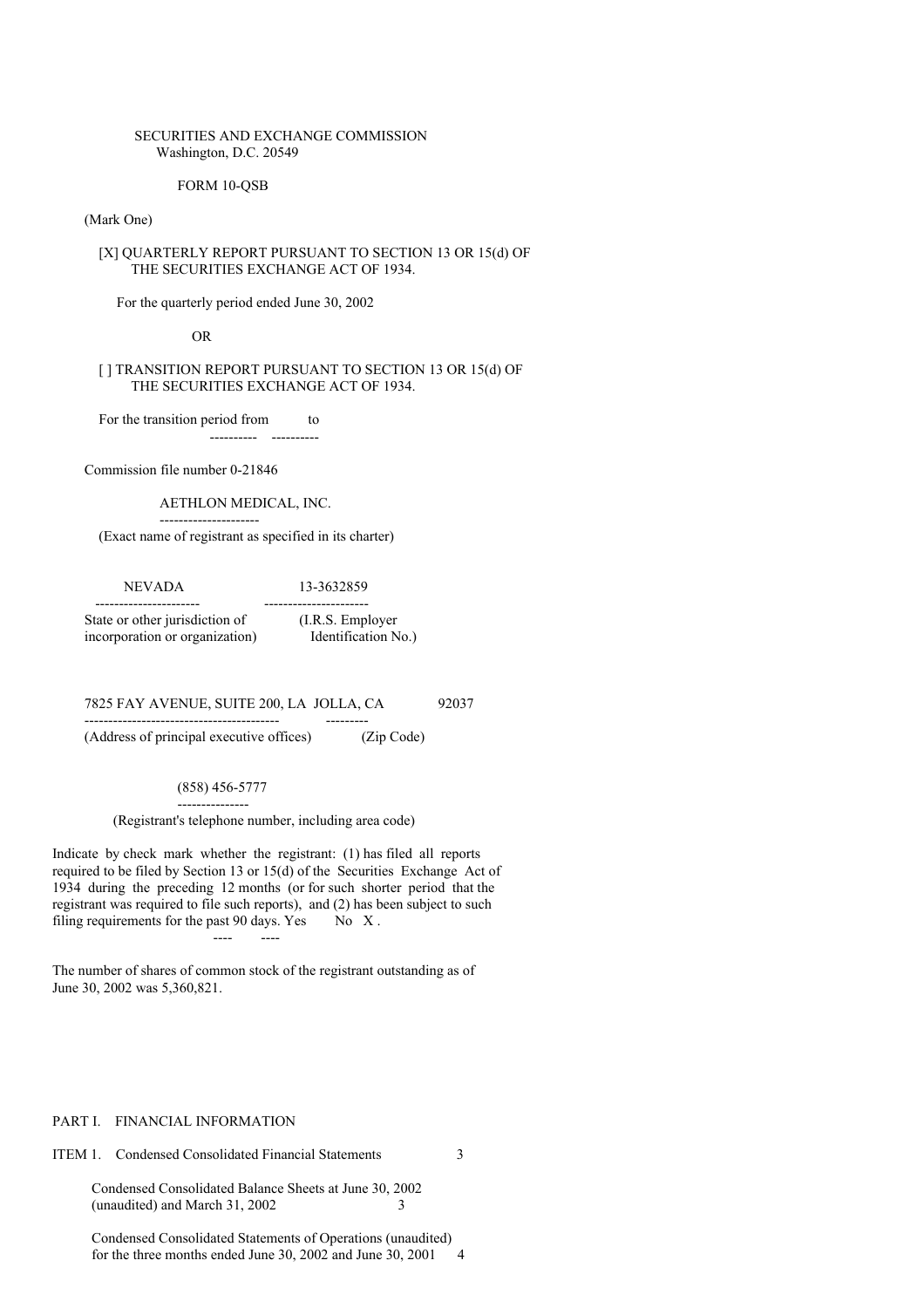Condensed Consolidated Statements of Cash Flows (unaudited) for the three months ended June 30, 2002 and June 30, 2001 5

Notes to Condensed Consolidated Financial Statements 7

ITEM 2. Management's Discussion and Analysis or Plan of Operation 11

PART II. OTHER INFORMATION

|         | ITEM 1. Legal Proceedings                           | 13 |    |
|---------|-----------------------------------------------------|----|----|
|         | ITEM 2. Changes in Securities                       | 13 |    |
|         | ITEM 3. Defaults Upon Senior Securities             | 13 |    |
| ITEM 4. | Submission of Matters to a Vote of Security Holders |    | 13 |
|         | ITEM 5. Other Information                           | 13 |    |
|         | ITEM 6. Exhibits and Reports on Form 8-K            | 13 |    |
|         |                                                     |    |    |

SIGNATURES 14

PART I

FINANCIAL INFORMATION

2

# ITEM 1. CONDENSED CONSOLIDATED FINANCIAL STATEMENTS

- --------------------------------------------------------------------------------

AETHLON MEDICAL, INC. AND SUBSIDIARIES (A Development Stage Company) CONDENSED CONSOLIDATED BALANCE SHEETS June 30, 2002 and March 31, 2002

- --------------------------------------------------------------------------------

June 30, March 31, 2002 2002 (Unaudited) ------------- -------------

#### ASSETS

| Current Assets<br>Cash<br>Prepaid expenses                                                   | \$ | 507     | S.<br>94,540 | 10,667                       | 140,788                      |
|----------------------------------------------------------------------------------------------|----|---------|--------------|------------------------------|------------------------------|
|                                                                                              |    | 95,047  |              | ---------<br>151,455         |                              |
| Furniture and Equipment, net<br>Patents and Patents Pending, net<br>Employment Contract, net |    |         |              | 31,717<br>568,099<br>190,419 | 37,182<br>560,790<br>222,156 |
| Other Assets                                                                                 |    |         | 1.955        | 1.955                        |                              |
|                                                                                              | S  | 887,237 |              | \$973,538                    |                              |

## LIABILITIES AND STOCKHOLDERS' DEFICIT

| <b>Current Liabilities</b>   |             |             |
|------------------------------|-------------|-------------|
| Accounts payable and accrued |             |             |
| liabilities                  | \$1,100,926 | \$1,160,219 |
| Due to related parties       | 1,172,573   | 1,073,355   |
| Notes payable                | 472,500     | 572,500     |
| Convertible notes payable    | 445,000     | 365,000     |
|                              |             |             |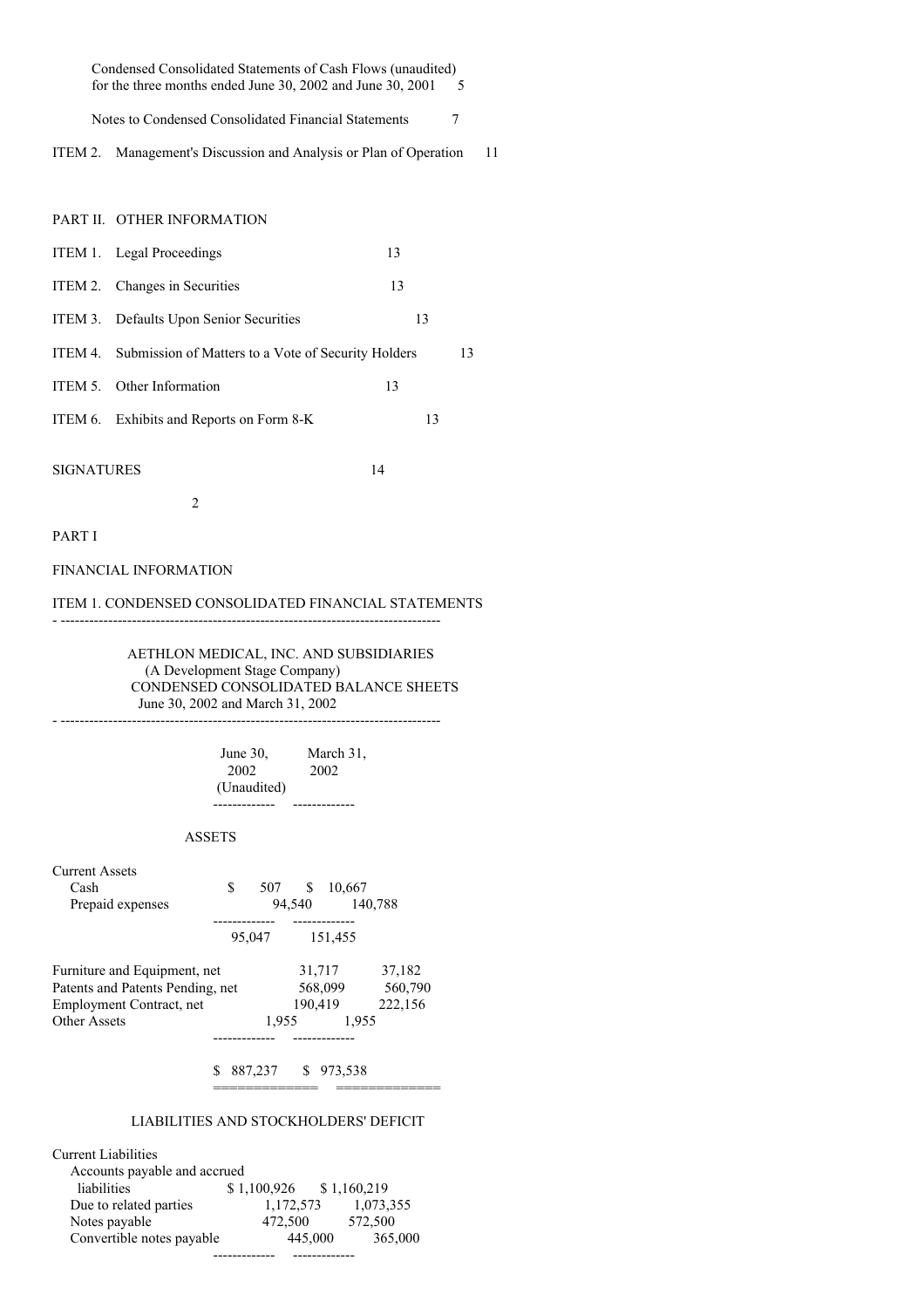Commitments and Contingencies

| Stockholders' Deficit                |                                   |
|--------------------------------------|-----------------------------------|
| Common stock, par value \$0.001 per  |                                   |
| share; 25,000,000 shares             |                                   |
| authorized: 5,360,821 and 5,170,697  |                                   |
| shares issued and outstanding        |                                   |
| at June 30, 2002 and March 31, 2002, |                                   |
| respectively                         | 5,171<br>5,361                    |
| Additional paid-in capital           | 7,708,847 7,391,382               |
| Stock options and warrants           | 3,546,596 3,571,310               |
| Deficit accumulated during           |                                   |
| development stage                    | $(13, 564, 566)$ $(13, 165, 399)$ |
|                                      |                                   |
|                                      |                                   |
|                                      | $(2,303,762)$ $(2,197,536)$       |
|                                      |                                   |
|                                      |                                   |
| S                                    | 887,237 \$ 973,538                |
|                                      |                                   |

The accompanying notes are an integral part of these condensed consolidated financial statements.

3

- --------------------------------------------------------------------------------

AETHLON MEDICAL, INC. AND SUBSIDIARIES (A Development Stage Company) CONDENSED CONSOLIDATED STATEMENTS OF OPERATIONS For the Three Months Ended June 30, 2002 and 2001 and For the Period January 31, 1984 (Inception) Through June 30, 2002

- -------------------------------------------------------------------------------- (Unaudited) <TABLE> <CAPTION> January 31, Three Months Three Months 1984 Ended Ended (Inception) June 30, June 30, Through 2002 2001 June 30, 2002 ----------------- --------------- $\langle S \rangle$   $\langle C \rangle$   $\langle C \rangle$   $\langle C \rangle$ REVENUES Grant income  $\qquad \qquad$  \$ - \$ 1,424,012 Subcontract income  $-$  73,746 Sale of research and development -  $35,810$ ---------------- ---------------- ---------------- - - 1,533,568 EXPENSES Personnel 133,442 118,377 4,736,855 Professional fees 110,347 231,238 2,776,237 Other amortization 35,414 75,419 384,405 Rent 16,030 20,622 689,923 Depreciation 5,465 6,930 179,914 Amortization of goodwill<br>Impairment of goodwill<br> $\qquad \qquad -$  - 99,692<br>897,227 Impairment of goodwill **-**  $\qquad$  -Other expenses 16,826 53,609 1,637,445 ---------------- ---------------- ---------------- 317,524 506,195 11,401,698 OTHER EXPENSE (INCOME)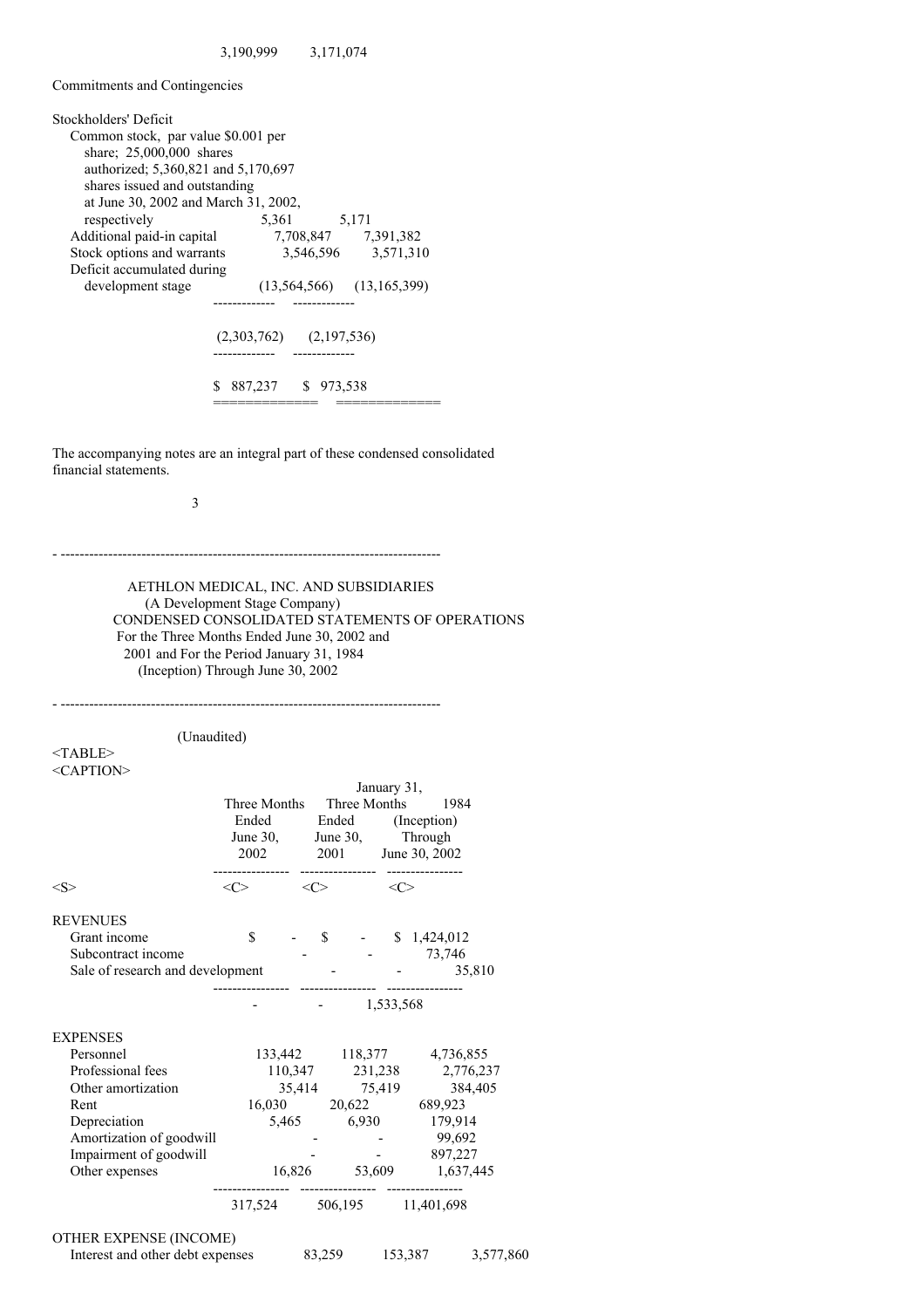| Other charges                                                                  |                                                                                                                                                                                                                                                             | $-211,758$                                                  |                                                                                                   |  |
|--------------------------------------------------------------------------------|-------------------------------------------------------------------------------------------------------------------------------------------------------------------------------------------------------------------------------------------------------------|-------------------------------------------------------------|---------------------------------------------------------------------------------------------------|--|
| Other income                                                                   |                                                                                                                                                                                                                                                             | $(1,616)$ $(75,767)$<br>$(17,415)$                          |                                                                                                   |  |
| Interest income                                                                |                                                                                                                                                                                                                                                             |                                                             |                                                                                                   |  |
|                                                                                | $81,643 \qquad \quad 153,387 \qquad \quad 3,696,436$                                                                                                                                                                                                        |                                                             |                                                                                                   |  |
| NET LOSS BEFORE PROVISION FOR<br><b>INCOME TAXES</b>                           |                                                                                                                                                                                                                                                             |                                                             | $(399,167)$ $(659,582)$ $(13,564,566)$                                                            |  |
| PROVISION FOR INCOME TAXES                                                     |                                                                                                                                                                                                                                                             |                                                             |                                                                                                   |  |
|                                                                                |                                                                                                                                                                                                                                                             |                                                             |                                                                                                   |  |
| <b>NET LOSS</b>                                                                |                                                                                                                                                                                                                                                             |                                                             | $$$ (399,167) $$$ (659,582) $$$ (13,564,566)                                                      |  |
| BASIC AND DILUTED LOSS PER<br><b>COMMON SHARE</b>                              |                                                                                                                                                                                                                                                             | $(0.08)$ \$ $(0.19)$                                        |                                                                                                   |  |
|                                                                                |                                                                                                                                                                                                                                                             |                                                             |                                                                                                   |  |
| WEIGHTED AVERAGE NUMBER OF<br><b>COMMON SHARES</b>                             |                                                                                                                                                                                                                                                             |                                                             |                                                                                                   |  |
| OUTSTANDING 5,234,072 3,417,029                                                | ==================================                                                                                                                                                                                                                          |                                                             |                                                                                                   |  |
|                                                                                |                                                                                                                                                                                                                                                             |                                                             | The accompanying notes are an integral part of these condensed consolidated financial statements. |  |
| $<$ TABLE>                                                                     |                                                                                                                                                                                                                                                             |                                                             |                                                                                                   |  |
|                                                                                |                                                                                                                                                                                                                                                             |                                                             |                                                                                                   |  |
|                                                                                |                                                                                                                                                                                                                                                             |                                                             |                                                                                                   |  |
| 4                                                                              |                                                                                                                                                                                                                                                             |                                                             |                                                                                                   |  |
|                                                                                |                                                                                                                                                                                                                                                             |                                                             |                                                                                                   |  |
|                                                                                |                                                                                                                                                                                                                                                             |                                                             |                                                                                                   |  |
|                                                                                | AETHLON MEDICAL, INC. AND SUBSIDIARIES<br>(A Development Stage Company)<br>CONDENSED CONSOLIDATED STATEMENTS OF CASH FLOWS<br>For the Three Months Ended June 30, 2002 and<br>2001 and For the Period January 31, 1984<br>(Inception) Through June 30, 2002 |                                                             |                                                                                                   |  |
|                                                                                |                                                                                                                                                                                                                                                             |                                                             |                                                                                                   |  |
|                                                                                | (Unaudited)                                                                                                                                                                                                                                                 |                                                             |                                                                                                   |  |
| $<$ TABLE>                                                                     |                                                                                                                                                                                                                                                             |                                                             |                                                                                                   |  |
| <caption></caption>                                                            |                                                                                                                                                                                                                                                             | January 31,                                                 |                                                                                                   |  |
|                                                                                | Three Months                                                                                                                                                                                                                                                | 1984<br>Three Months                                        | (Inception)                                                                                       |  |
|                                                                                | Ended                                                                                                                                                                                                                                                       | Ended                                                       | Through                                                                                           |  |
|                                                                                | 2002                                                                                                                                                                                                                                                        | June 30, June 30, June 30,<br>2001                          | 2002                                                                                              |  |
| $<$ S>                                                                         |                                                                                                                                                                                                                                                             | $\langle C \rangle$ $\langle C \rangle$ $\langle C \rangle$ |                                                                                                   |  |
|                                                                                |                                                                                                                                                                                                                                                             |                                                             |                                                                                                   |  |
| CASH FLOWS FROM OPERATING ACTIVITIES<br>Net loss                               |                                                                                                                                                                                                                                                             |                                                             | $$$ (399,167) $$$ (659,582) $$$ (13,564,566)                                                      |  |
| Adjustments to reconcile net loss to net cash<br>used in operating activities: |                                                                                                                                                                                                                                                             |                                                             |                                                                                                   |  |
| Depreciation and amortization<br>Gain on sale of furniture and equipment       |                                                                                                                                                                                                                                                             |                                                             | 40,879 82,349 664,011<br>All Controller                                                           |  |
| Interest and debt expenses related to                                          |                                                                                                                                                                                                                                                             |                                                             | (13,065)                                                                                          |  |
| warrants                                                                       | (24, 714)                                                                                                                                                                                                                                                   | 92,728                                                      | 2,590,022                                                                                         |  |
| Common stock, warrants and options issued<br>for services                      | 40,385                                                                                                                                                                                                                                                      | 16,000                                                      | 1,911,819                                                                                         |  |
| Beneficial conversion feature of convertible<br>notes payable                  | 80,000                                                                                                                                                                                                                                                      |                                                             | 415,000                                                                                           |  |
| Impairment of goodwill                                                         |                                                                                                                                                                                                                                                             |                                                             | 897,227                                                                                           |  |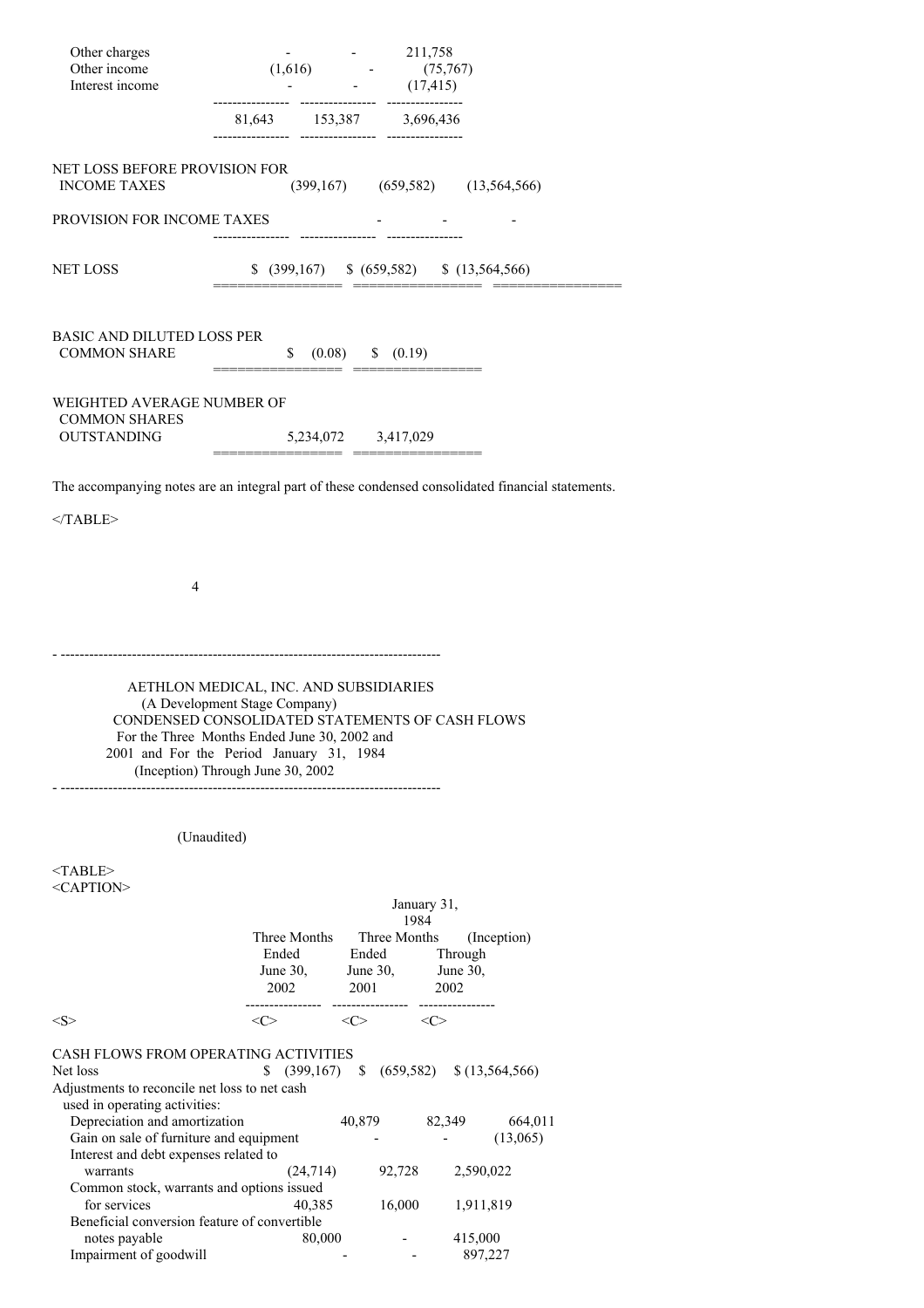| Deferred compensation forgiven<br>Changes in operating assets and liabilities:<br>Prepaid expenses 5,863 7,245 26,612<br>Other assets - (1,955)                                                                                                                                          |                  |                                                                                                                      | $-217,223$         |     |
|------------------------------------------------------------------------------------------------------------------------------------------------------------------------------------------------------------------------------------------------------------------------------------------|------------------|----------------------------------------------------------------------------------------------------------------------|--------------------|-----|
| Accounts payable and accrued liabilities $78,362$ $37,763$ $1,238,581$                                                                                                                                                                                                                   |                  |                                                                                                                      |                    |     |
| Net cash used in operating activities (79,174) (488,420) (4,446,518)                                                                                                                                                                                                                     |                  |                                                                                                                      |                    |     |
| CASH FLOWS FROM INVESTING ACTIVITIES<br>Acquisition of furniture and equipment<br>Acquisition of patents and patents pending<br>Proceeds from sale of furniture and equipment<br>Cash of acquired company<br>Cash of acquired company<br>Accused Acquired Company<br>Accused Acquired Co |                  |                                                                                                                      |                    |     |
| Net cash used in investing activities (10,986) (50,401) (495,178)                                                                                                                                                                                                                        |                  |                                                                                                                      |                    |     |
|                                                                                                                                                                                                                                                                                          | (continued)      |                                                                                                                      |                    |     |
| 5                                                                                                                                                                                                                                                                                        |                  |                                                                                                                      |                    |     |
| The accompanying notes are an integral part of these condensed consolidated financial statements.<br>$<$ /TABLE>                                                                                                                                                                         |                  |                                                                                                                      |                    |     |
| AETHLON MEDICAL, INC. AND SUBSIDIARIES<br>(A Development Stage Company)<br>CONDENSED CONSOLIDATED STATEMENTS OF CASH FLOWS<br>For the Three Months Ended June 30, 2002 and                                                                                                               |                  |                                                                                                                      |                    |     |
| 2001 and For the Period January 31, 1984<br>(Inception) Through June 30, 2002                                                                                                                                                                                                            |                  |                                                                                                                      |                    |     |
| (Unaudited)                                                                                                                                                                                                                                                                              |                  |                                                                                                                      |                    |     |
| <table><br/><caption></caption></table>                                                                                                                                                                                                                                                  |                  |                                                                                                                      |                    |     |
|                                                                                                                                                                                                                                                                                          |                  |                                                                                                                      | January 31,        |     |
|                                                                                                                                                                                                                                                                                          |                  | 1984<br>Three Months Three Months (Inception)<br>Ended Ended Through<br>June 30, June 30, June 30,<br>2002 2001 2002 |                    |     |
| $<\!\!S\!\!>$                                                                                                                                                                                                                                                                            |                  | $\langle C \rangle$ $\langle C \rangle$ $\langle C \rangle$                                                          |                    |     |
| CASH FLOWS FROM FINANCING ACTIVITIES<br>Proceeds from issuance of notes payable $\qquad \qquad$ \$ 105,000 \$ - \$ 2,043,000<br>Principal payments in notes payable<br>Net proceeds from issuance of common stock 689,264 2,924,203                                                      | ---------------- | $(25,000)$ - $(25,000)$<br>----------------- ----------------                                                        |                    |     |
| Net cash provided by financing activities 80,000 689,264 4,942,203                                                                                                                                                                                                                       |                  |                                                                                                                      |                    |     |
| NET (DECREASE) INCREASE IN CASH                                                                                                                                                                                                                                                          |                  |                                                                                                                      | $(10,160)$ 150,443 | 507 |
| CASH - beginning of period                                                                                                                                                                                                                                                               |                  | 10,667 6,058                                                                                                         |                    |     |

The accompanying notes are an integral part of these condensed consolidated financial statements. </TABLE>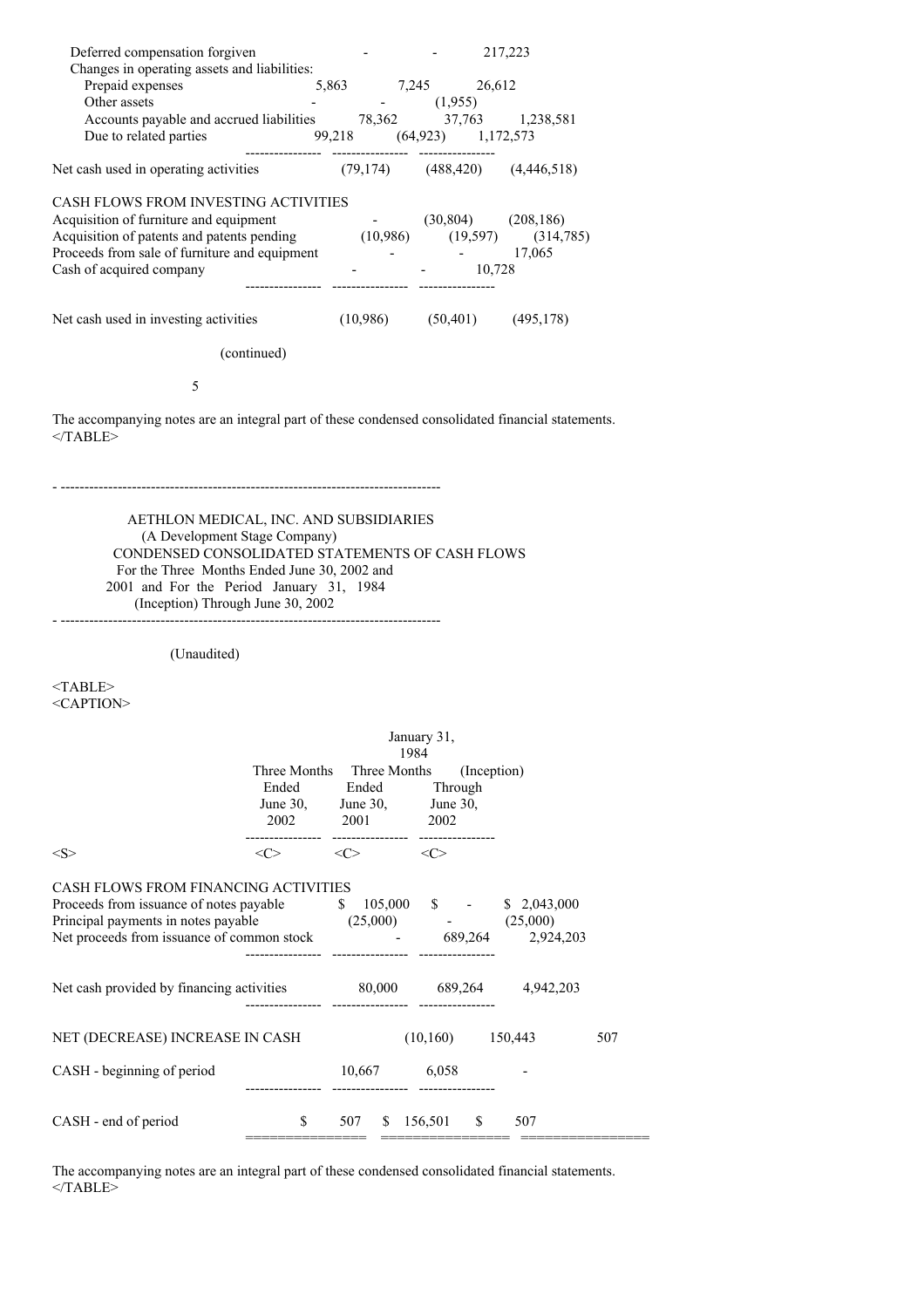## AETHLON MEDICAL, INC. AND SUBSIDIARIES (A Development Stage Company) NOTES TO CONDENSED CONSOLIDATED FINANCIAL STATEMENTS June 30, 2002

NOTE 1. NATURE OF BUSINESS AND BASIS OF PRESENTATION

- --------------------------------------------------------------------------------

- --------------------------------------------------------------------------------

Aethlon Medical, Inc. (the "Company") engages in the research and development of a medical device known as the Hemopurifier(TM) that removes harmful substances from the blood. The Company is in the development stage on the Hemopurifier and significant research and testing are still needed to reach commercial viability. Any resulting medical device or process will require approval by the U.S. Food and Drug Administration ("FDA"), and the Company has not yet begun efforts to obtain FDA approval on its current lead product candidate, which may take several years. Since many of the Company's patents were issued in the 1980's, they are scheduled to expire in the near future. Thus, such patents may expire before FDA approval, if any, is obtained.

The Company is classified as a development stage enterprise under accounting principles generally accepted in the United States ("GAAP"), and has not generated revenues from its principal operations.

The Company's common stock is quoted on the Over-the-Counter Bulletin Board of the National Association of Securities Dealers under the symbol "AEMD".

The accompanying unaudited condensed consolidated financial statements of Aethlon Medical, Inc. (the "Company") have been prepared in accordance with GAAP for interim financial information and with the instructions to Form 10-QSB. Accordingly, they do not include all of the information and footnotes required by GAAP for complete financial statements. In the opinion of management, all adjustments (consisting of normal recurring accruals) considered necessary for a fair presentation have been included. Operating results for the three-month period ended June 30, 2002 are not necessarily indicative of the results that may be expected for the year ending March 31, 2003. For further information, refer to the Company's Annual Report on Form 10-KSB for the year ended March 31, 2002, which includes audited financial statements and footnotes as of and for the years ended March 31, 2002 and 2001.

### NOTE 2. SUMMARY OF SIGNIFICANT ACCOUNTING POLICIES

The summary of significant accounting policies of the Company presented below is designed to assist the reader in understanding the Company's consolidated financial statements. Such financial statements and related notes are the representations of Company management, who is responsible for their integrity and objectivity. These accounting policies conform to GAAP in all material respects, and have been consistently applied in preparing the accompanying condensed consolidated financial statements.

Principles of Consolidation - ---------------------------

The accompanying condensed consolidated financial statements include the accounts of Aethlon Medical, Inc. and its legal wholly-owned subsidiaries Aethlon, Inc., Hemex, Inc. and Cell Activation, Inc. ("Cell") (collectively hereinafter referred to as the "Company"). All significant intercompany balances and transactions have been eliminated in consolidation.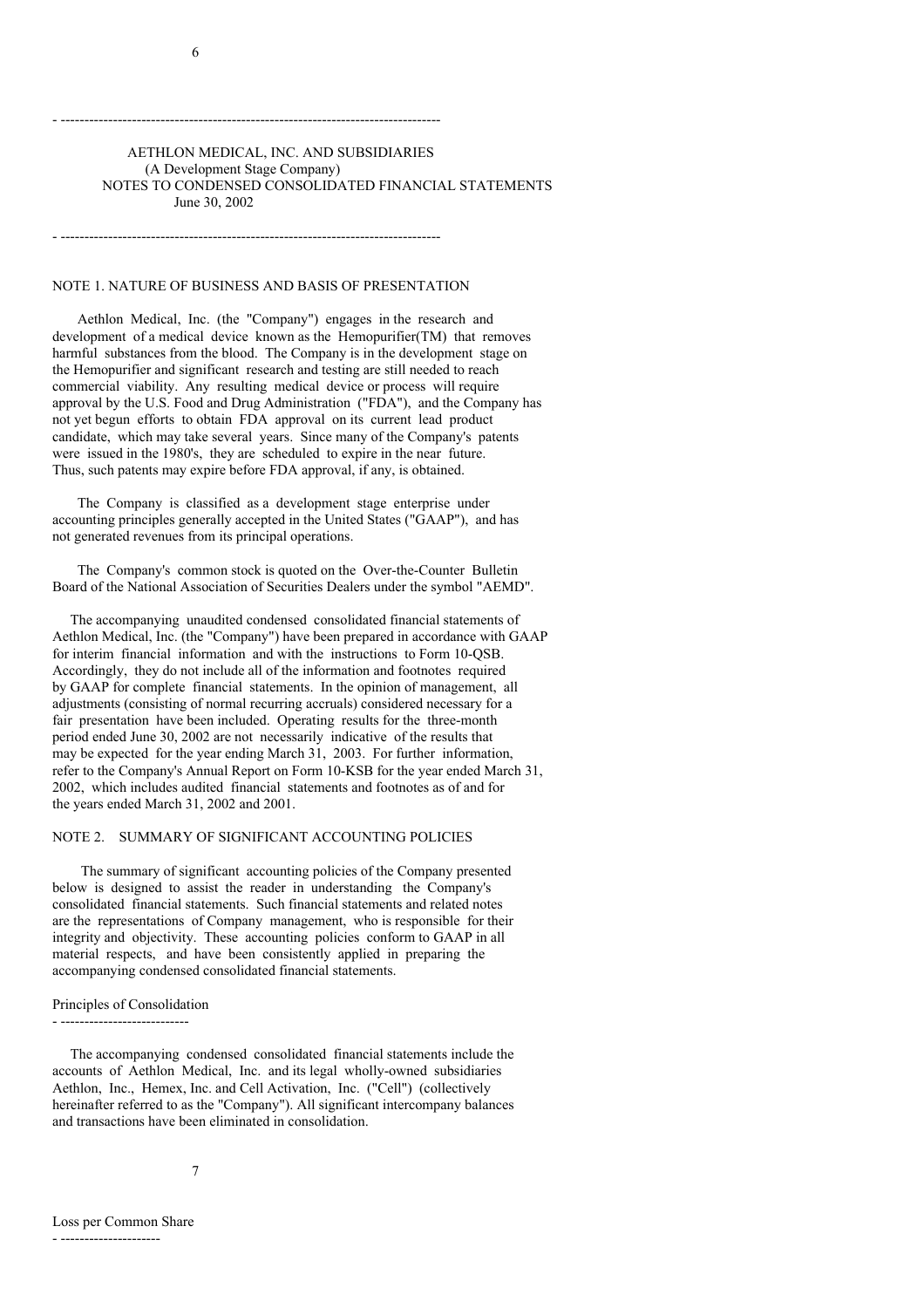Loss per common share is based on the weighted average number of shares of common stock and common stock equivalents outstanding during the year in accordance with Statement of Financial Accounting Standards No. 128, "Earnings per Share."

Securities that could potentially dilute basic loss per share (prior to their conversion, exercise or redemption) were not included in the diluted-loss-per-share computation because their effect is anti-dilutive.

#### Recent Accounting Pronouncements

- ---------------------------------

In July 2001, the FASB issued Statements No. 141, " Business Combinations " ("SFAS 141") and No. 142 "Goodwill and Other Intangible Assets" ("SFAS 142"). SFAS 141 is effective for fiscal years beginning after June 30, 2001 and requires that all business combinations be accounted for by the purchase method. SFAS 142 provides that all existing and newly acquired goodwill and certain intangible assets will no longer be amortized but will be tested for impairment at least annually and written down only when impaired. Additionally, the FASB has recently issued Statements No. 143, " Accounting for Asset Retirement Obligations " ("SFAS 143") and No. 144, " Accounting for the Impairment or Disposal of Long-Lived Assets " ("SFAS 144"). SFAS 143 addresses financial accounting and reporting for obligations associated with the retirement of tangible long-lived assets and the associated asset retirement costs, and is effective for financial statements issued for fiscal years beginning after June 15, 2002. For the three-month period ended June 30, 2002, the Company adopted SFAS 141, 142 and 144. There was no significant effect on the Company's June 30, 2002 financial statements. Management does not expect that the requirements of SFAS 143 will have a significant impact on the Company's future financial statements.

# Reclassifications

- -----------------

Certain reclassification have been made to the June 30, 2001 financial statement presentation to correspond to the June 30, 2002 format.

## NOTE 3. DEBT-TO-EQUITY CONVERSION PROGRAM

In March 2002, the Company extended an offer to certain note holders and vendors to convert past due amounts into restricted common stock and warrants to purchase common stock of the Company. The offer entailed the conversion of liabilities at a conversion of one share and one-half of a warrant for every \$1.25 converted. The warrants have an exercise price of \$2.00 per share and expire three years from the date of issuance.

During the quarter ended June 30, 2002, note holders and vendors representing liabilities in the aggregate amounts of approximately \$238,000 converted their debt in exchange for 190,124 shares of Common Stock and 95,061 warrants to purchase common stock. Such warrants were valued using the

8

Black-Scholes option pricing model at approximately \$31,000 for the quarter ended June 30, 2002. The conversion rate exceeded the estimated market value of the Company's common stock.

## NOTE 4. NOTES PAYABLE

At June 30, 2002, all outstanding promissory notes in the aggregate principal amount of \$472,500 were past due and in default.

On May 31, 2002, the Company issued notes to two investors in the total amount of \$25,000, bearing interest at 10% per annum. Principal and interest thereon became due June 9, 2002 and are now in default.

The Company is currently seeking other financing arrangements to retire all past due notes.

## NOTE 5. CONVERTIBLE NOTES PAYABLE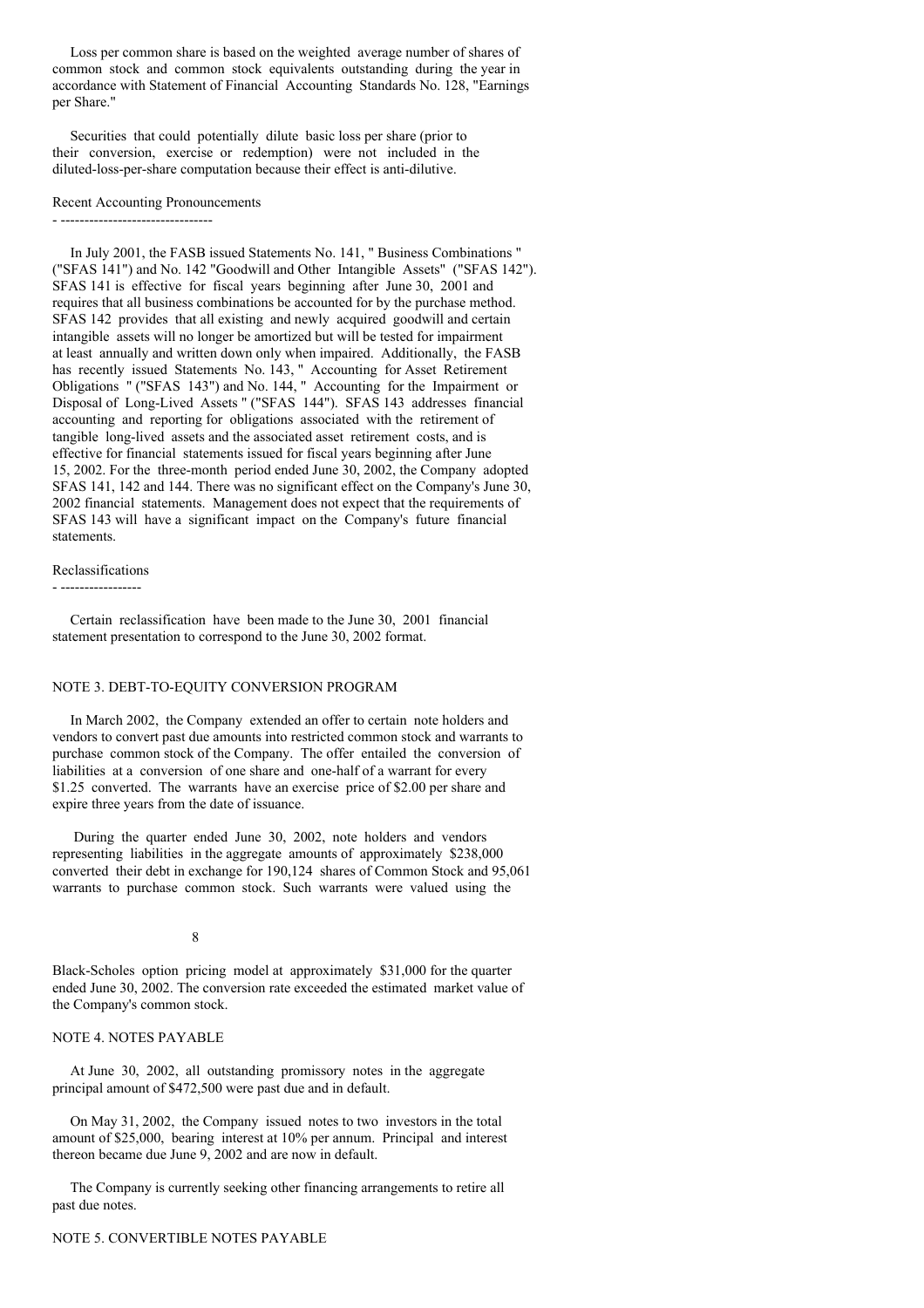On April 18, 2002, the Company issued a convertible note in the amount of \$50,000 to an investor bearing interest at 8% per annum, with principal and interest thereon due July 19, 2002. On May 3, 2002, the Company issued a convertible note in the amount of \$30,000 to an investor bearing interest a 10% per annum, with principal and interest thereon due June 2, 2002, and is now in default.

Both notes may be converted to common stock of the Company at any time at the option of the respective holder. The conversion price is the lower rate of  $$1.25$  per share or the offering terms set for any private equity offering initiated during the term of these notes. A beneficial conversion feature approximating \$80,000 was recorded during the quarter ended June 30, 2002.

The Company is seeking other financing arrangements to retire these notes, should the investors choose not to convert.

## NOTE 6. GOING CONCERN AND LIQUIDITY CONSIDERATIONS

The accompanying condensed consolidated financial statements have been prepared on a going concern basis, which contemplates the realization of assets and the satisfaction of liabilities in the ordinary course of business. The Company has experienced a loss of approximately \$13.6 million for the period from January 31, 1984 (Inception) through June 30, 2002. The Company has not generated significant revenue or any profit from operations since inception. A substantial amount of additional capital will be necessary to advance the development of the Company's products to the point at which they may become commercially viable. Such factors indicate that the Company may be unable to continue as a going concern for a reasonable period of time. Management is in discussions with potential investors to pursue additional capital infusions into the Company, which management believes are necessary until such time that revenues achieve profitability levels.

The condensed consolidated financial statements do not include any adjustments relating to the recoverability of assets that might be necessary should the Company be unable to continue as a going concern. The Company's

## 9

continuation as a going concern is dependent upon its ability to obtain additional financing as may be required, and generate sufficient revenue and operated cash flow to meet its obligations on a timely basis.

#### NOTE 7. COMMITMENTS AND CONTINGENCIES

## Registration Rights Agreements

- ------------------------------ The Company is obligated under various agreements to register its common stock, including the common stock underlying certain warrants and options. The Company is subject to penalties for failure to register such securities, the amount of which could be material to the Company's financial condition, results of operations and cash flows. The Company filed a registration statement on Form SB-2 with the Securities and Exchange Commission in December 2000 to register the necessary securities. However, such registration statement was never declared effective. Management is currently unaware of any potential claims related to the lack of registration and plans to file a revised registration statement as cash to fund registration expenses becomes available. The Company

may incur additional charges in exchange for further waivers through the date of

#### Delinquent SEC Filing

an effective registration statement.

- ---------------------

The Company's March 31, 2002 Form 10-KSB did not contain certain disclosure items in its Management's Discussion and Analysis or Plan or Operation section including Executive Compensation, Security Ownership of Certain Beneficial Owners and Management and Certain Relationships and Related Transactions. Such filing delinquencies constitute securities laws non-compliance and, among other actions enforceable by the SEC, could result in de-listing of the Company's common stock from the OTCBB.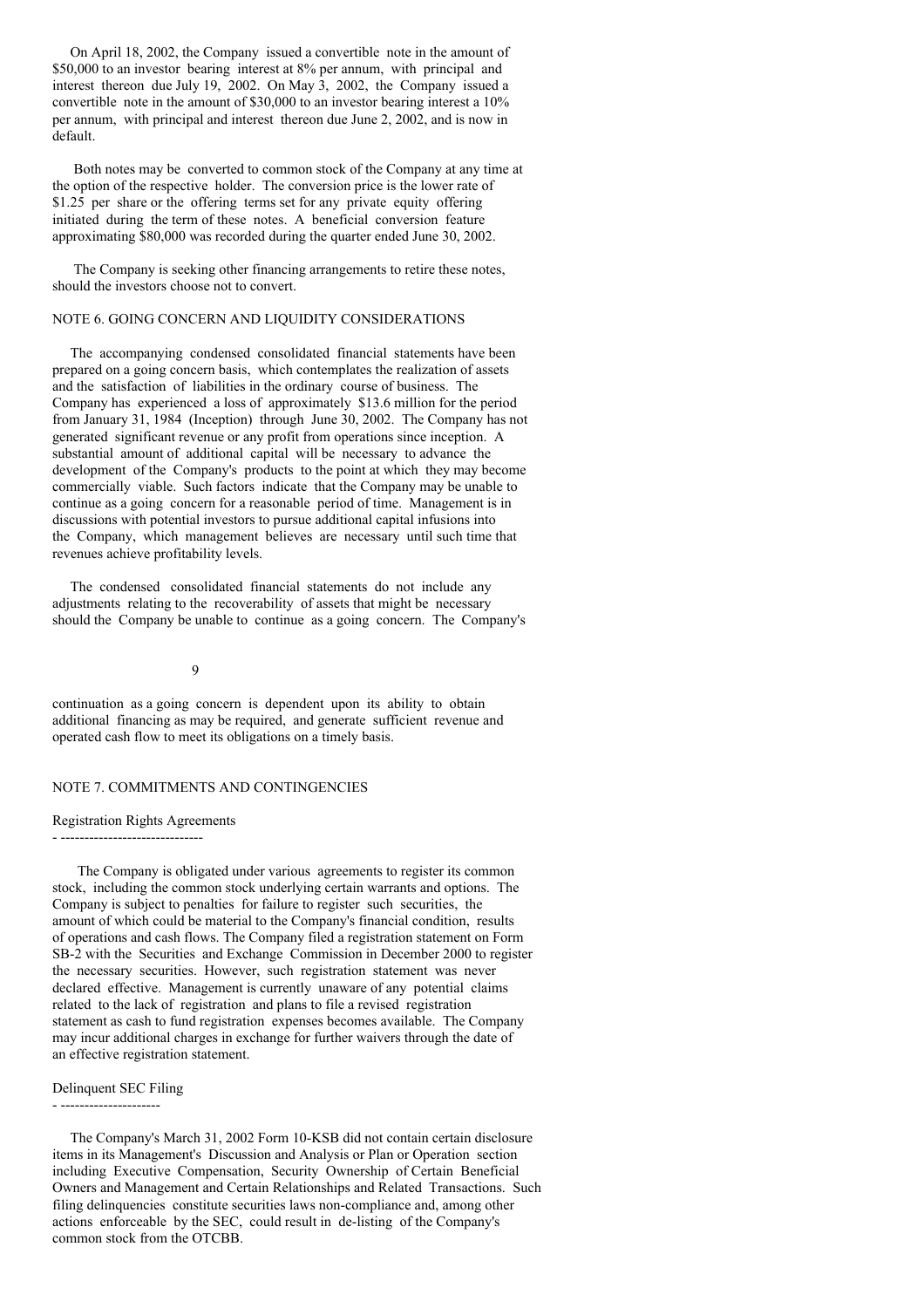In addition, any owners of the Company's restricted securities who are otherwise eligible to sell such securities under Rule 144 may be temporarily unable to do so until such filing delinquencies are cured.

10

## ITEM 2. MANAGEMENT'S DISCUSSION AND ANALYSIS OR PLAN OF OPERATION

#### Results of Operations

#### - ---------------------

Aethlon Medical is a development stage therapeutic device company that has not yet engaged in significant commercial activities. We are continuing to devote a significant portion of our resources to the advancement of our research and development efforts and are developing new treatments for the removal of targeted viruses and other intoxicants from the blood based on our proprietary Hemopurifier(TM) platform. Our main focus during fiscal 2002 was to further advance the HIV-Hemopurifier, AEMD-45.

We recorded a consolidated net loss of \$399,167 or \$(0.08) per share and \$659,582 or \$(0.19) per share for the quarters ended June 30, 2002 and 2001, respectively.

Consolidated operating expenses were \$317,524 for the three months ended June 30, 2002, versus \$506,195 for the comparable period in fiscal year 2001. This decrease in operating expenses is attributable to decreased professional fees, amortization and other expenses partially offset by higher personnel expenses.

We continue to carefully control costs and are pursuing various funding alternatives to support our business plan going forward.

#### Liquidity and Capital Resources

- -------------------------------

During the fiscal year ended March 31, 2001, we financed our operations through the private placement of approximately \$1,365,000 of notes bearing interest at 12% per annum and convertible notes in the amount of \$395,000 bearing interest at 8% per annum. During fiscal 2002, all of the 12% notes matured, increasing the interest to 15% per annum.

In March 2002, the Company extended an offer to the 12% note holders and certain vendors to convert past due amounts into restricted common stock and warrants to purchase common stock of the Company. During the year ended March 31, 2002, note holders and vendors representing liabilities in the aggregate amount of approximately \$1,020,000 converted their debt and approximately \$238,000 in additional liabilities were converted subsequent to year end.

During the fourth quarter of fiscal year 2001, we entered into a Subscription Agreement under which we received gross proceeds of approximately \$856,000, of which \$712,000, net of \$44,000 in issuance costs, were received during the first half of fiscal year 2002. The proceeds were used in part to fund operating expenses as well as to reduce existing accounts payable and related party liabilities.

During fiscal year 2002 and the first quarter of fiscal year 2003, we continued to issue promissory notes and convertible notes totaling \$283,000.

Additional funds in the aggregate amount of \$200,000 were generated in January and February 2002, through the exercise of an option to purchase common stock of the Company by a consultant.

#### 11

We expect to raise additional capital within the next three months to fund research and development and other activities.

Our operations to date have consumed substantial capital without generating revenues, and we will continue to require substantial and increasing capital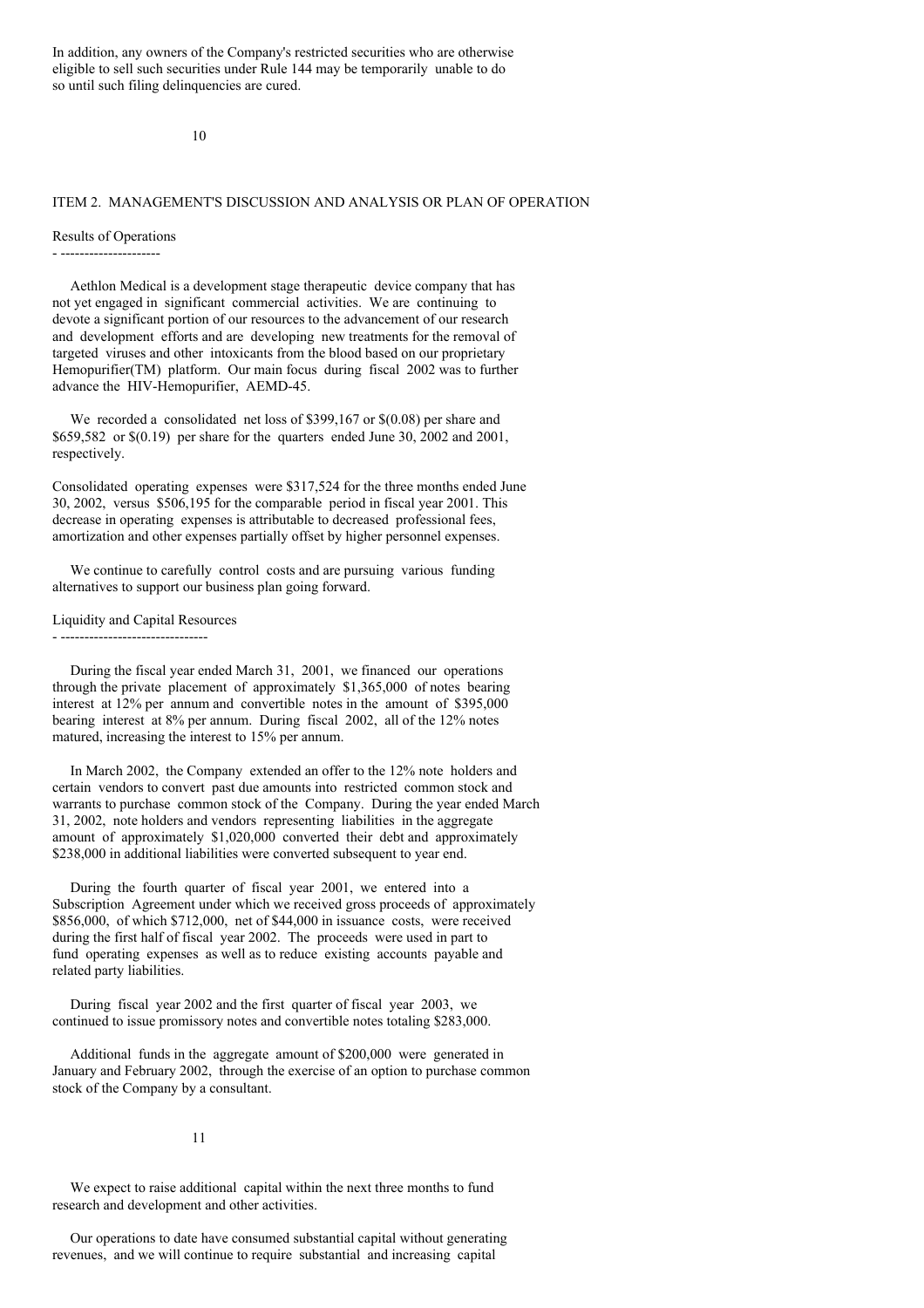funds to conduct necessary research and development and pre-clinical and clinical testing of our Hemopurifier products, and to market any of those products that receive regulatory approval. We do not expect to generate revenue from operations for the foreseeable future, and our ability to meet our cash obligations as they become due and payable is expected to depend for at least the next several years on our ability to sell securities, borrow funds or a combination thereof. Our future capital requirements will depend upon many factors, including progress with pre-clinical testing and clinical trials, the number and breadth of our programs, the time and costs involved in preparing, filing, prosecuting, maintaining and enforcing patent claims and other proprietary rights, the time and costs involved in obtaining regulatory approvals, competing technological and market developments, and our ability to establish collaborative arrangements, effective commercialization, marketing activities and other arrangements. We expect to continue to incur increasing negative cash flows and net losses for the foreseeable future.

Management does not believe that inflation has had or is likely to have any material impact on the Company's limited operations.

At the date of this report, we do not have plans to purchase significant amounts of equipment or hire significant numbers of employees prior to successfully raising additional capital.

## FORWARD LOOKING STATEMENTS

All statements, other than statements of historical fact, included in this Form 10-QSB are, or may be deemed to be, "forward-looking statements" within the meaning of Section 27A of the Securities Act of 1933, as amended ("the Securities Act"), and Section 21E of the Securities Exchange Act of 1934 ("the Exchange Act"). Such forward-looking statements involve assumptions, known and unknown risks, uncertainties and other factors which may cause the actual results, performance, or achievements of Aethlon Medical, Inc. ("the Company") to be materially different from any future results, performance, or achievements expressed or implied by such forward looking statements contained in this Form 10-QSB. Such potential risks and uncertainties include, without limitation, completion of the Company's capital-raising activities, FDA approval of the Company's products, other regulations, patent protection of the Company's proprietary technology, product liability exposure, uncertainty of market acceptance, competition, technological change, and other risk factors detailed herein and in other of the Company's filings with the Securities and Exchange Commission. The forward-looking statements are made as of the date of this Form 10-QSB, and the Company assumes no obligation to update the forward-looking statements, or to update the reasons actual results could differ from those projected in such forward-looking statements.

12

#### PART II

#### OTHER INFORMATION

## ITEM 1. LEGAL PROCEEDINGS

### None

#### ITEM 2. CHANGES IN SECURITIES

The Company issued 190,124 unregistered shares of common stock during the quarter ended June 30, 2002. Such stock, generally referred to as "Rule 144 stock," were not registered under the Securities Act of 1933, as amended, in reliance upon an exemption from its registration requirements.

## ITEM 3. DEFAULTS UPON SENIOR SECURITIES

At August 19, 2002, various promissory and convertible notes payable in the aggregate principal amount of \$917,500 have reached maturity and are past due. The Company is currently seeking other financing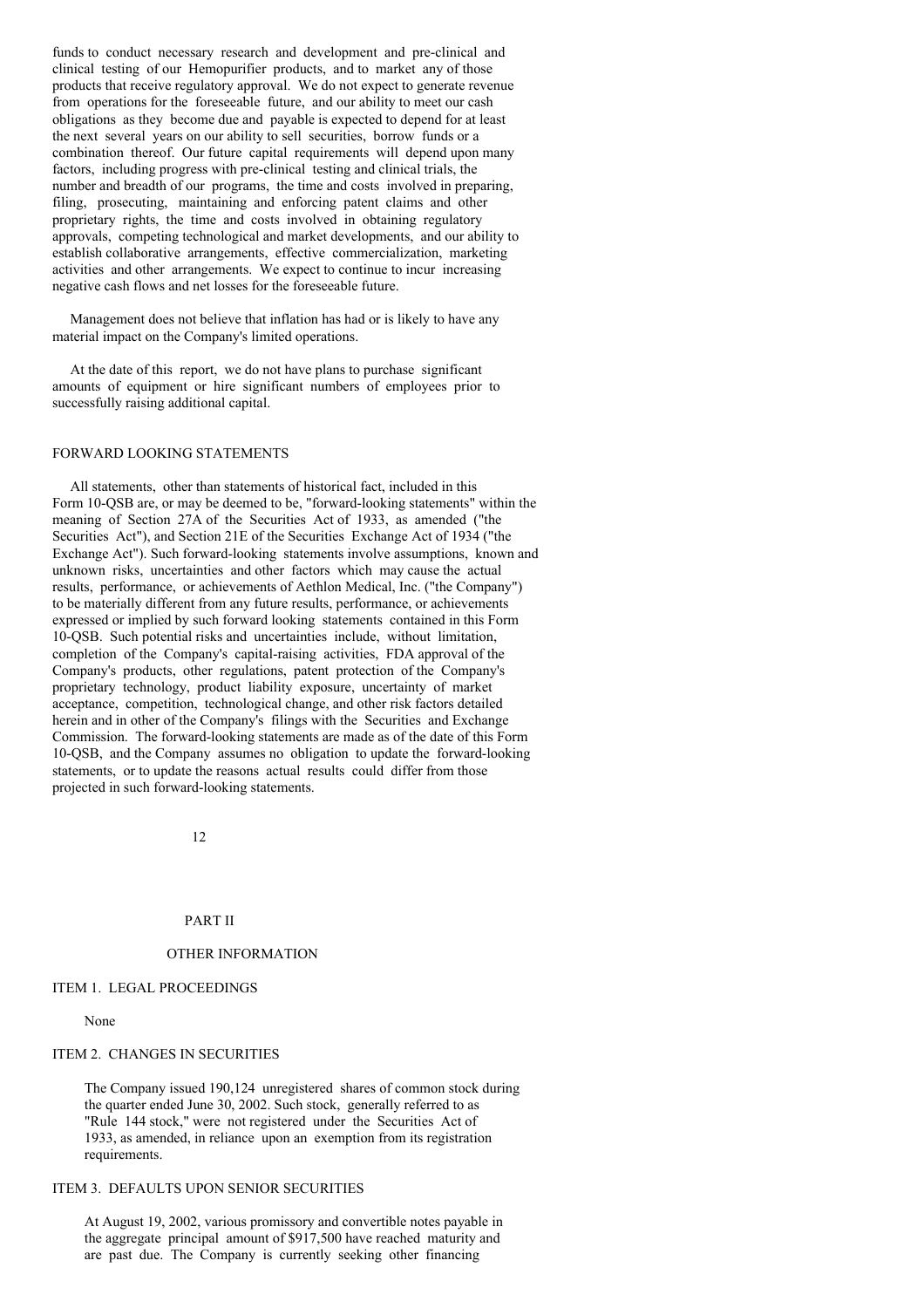arrangements to retire all past due notes.

## ITEM 4. SUBMISSION OF MATTERS TO A VOTE OF SECURITY HOLDERS

None

## ITEM 5. OTHER INFORMATION

None

## ITEM 6. EXHIBITS AND REPORTS ON FORM 8-K

(a) Exhibits. The following documents are filed as part of this report: 99.1 Certification of the Chief Executive Officer pursuant to 18 U.S.C.ss.1350 as adopted pursuant to Section 906 of the Sarbanes-Oxley Act of 2002

(b) Reports on Form 8-K filed during the quarter ended June 30, 2002.

None

13

## SIGNATURES

In accordance with the requirements of the Exchange Act, the registrant caused this report to be signed on its behalf by the undersigned, thereunto duly authorized.

# AETHLON MEDICAL, INC

Date: August 19, 2002

By: /s/ JAMES A. JOYCE ---------------------------

> James A. Joyce Chairman, President and CEO

14